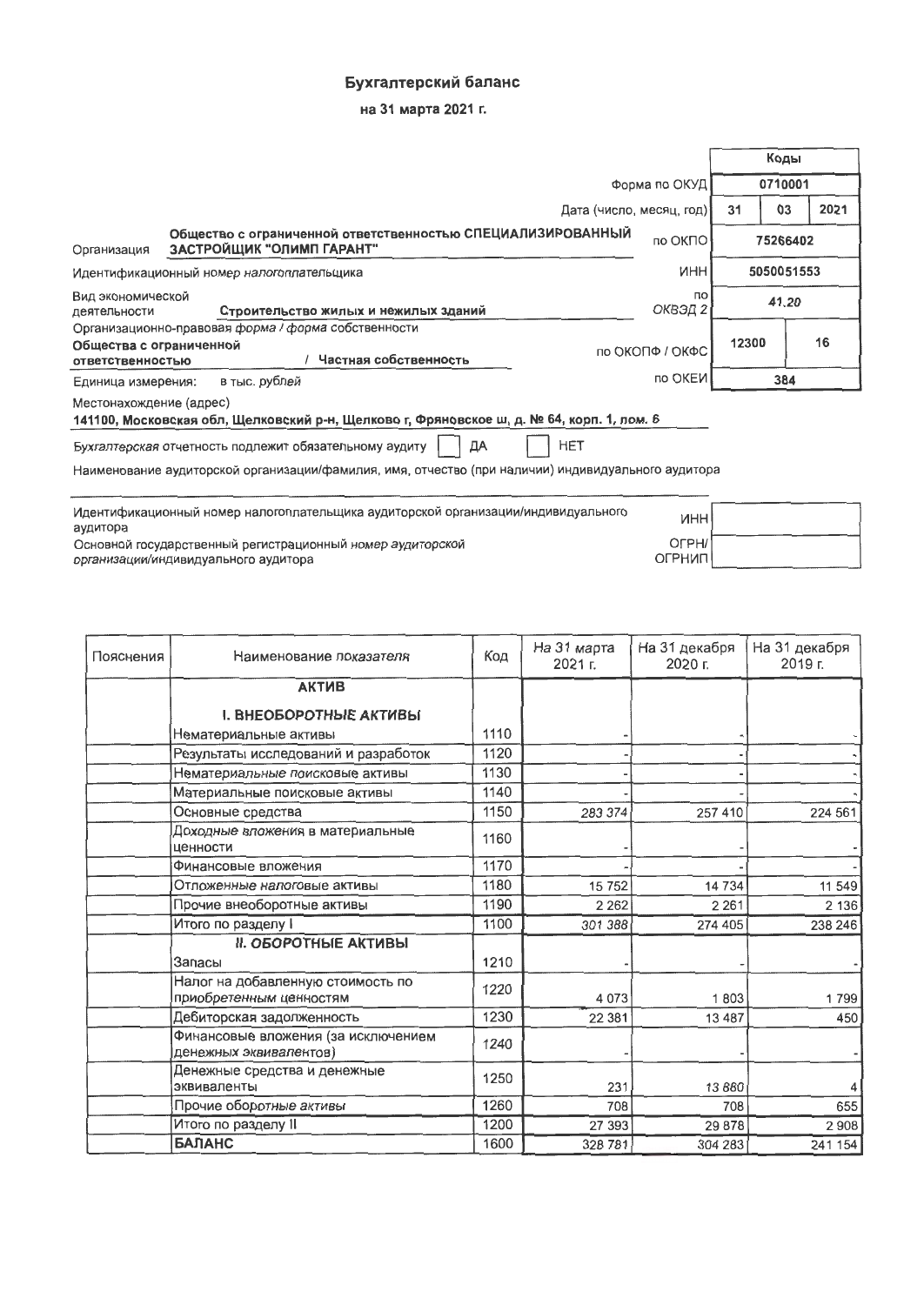| Пояснения | Наименование показателя                         | Код  | На 31 марта<br>2021 г. | На 31 декабря<br>2020 г. | На 31 декабря<br>2019 г. |
|-----------|-------------------------------------------------|------|------------------------|--------------------------|--------------------------|
|           | <b>ПАССИВ</b>                                   |      |                        |                          |                          |
|           | <b>III. КАПИТАЛ И РЕЗЕРВЫ</b>                   |      |                        |                          |                          |
|           | Уставный капитал (складочный капитал,           |      |                        |                          |                          |
|           | уставный фонд, вклады товарищей)                | 1310 | 10                     | 10                       | 10                       |
|           | Собственные акции, выкупленные у<br>акционеров  | 1320 |                        |                          |                          |
|           | Переоценка внеоборотных активов                 | 1340 |                        |                          |                          |
|           | Добавочный капитал (без переоценки)             | 1350 |                        |                          |                          |
|           | Резервный капитал                               | 1360 |                        |                          |                          |
|           | Нераспределенная прибыль (непокрытый<br>убыток) | 1370 | 60 653                 | 40 677                   | 40 313                   |
|           | Итого по разделу III                            | 1300 | 60 663                 | 40 687                   | 40 323                   |
|           | <b>IV. ДОЛГОСРОЧНЫЕ ОБЯЗАТЕЛЬСТВА</b>           |      |                        |                          |                          |
|           | Заемные средства                                | 1410 | 248 672                | 248 226                  | 188 924                  |
|           | Отложенные налоговые обязательства              | 1420 | 16 066                 | 15 047                   | 11 772                   |
|           | Оценочные обязательства                         | 1430 |                        |                          |                          |
|           | Прочие обязательства                            | 1450 |                        |                          |                          |
|           | Итого по разделу IV                             | 1400 | 264 738                | 263 273                  | 200 696                  |
|           | <b>V. КРАТКОСРОЧНЫЕ ОБЯЗАТЕЛЬСТВА</b>           |      |                        |                          |                          |
|           | Заемные средства                                | 1510 |                        |                          |                          |
|           | Кредиторская задолженность                      | 1520 | 3 3 8 0                | 323                      | 135                      |
|           | Доходы будущих периодов                         | 1530 |                        |                          |                          |
|           | Оценочные обязательства                         | 1540 |                        |                          |                          |
|           | Прочие обязательства                            | 1550 |                        |                          |                          |
|           | Итого по разделу V                              | 1500 | 3 3 8 0                | 323                      | 135                      |
|           | <b>БАЛАНС</b>                                   | 1700 | 328 781                | 304 283                  | 241 154                  |

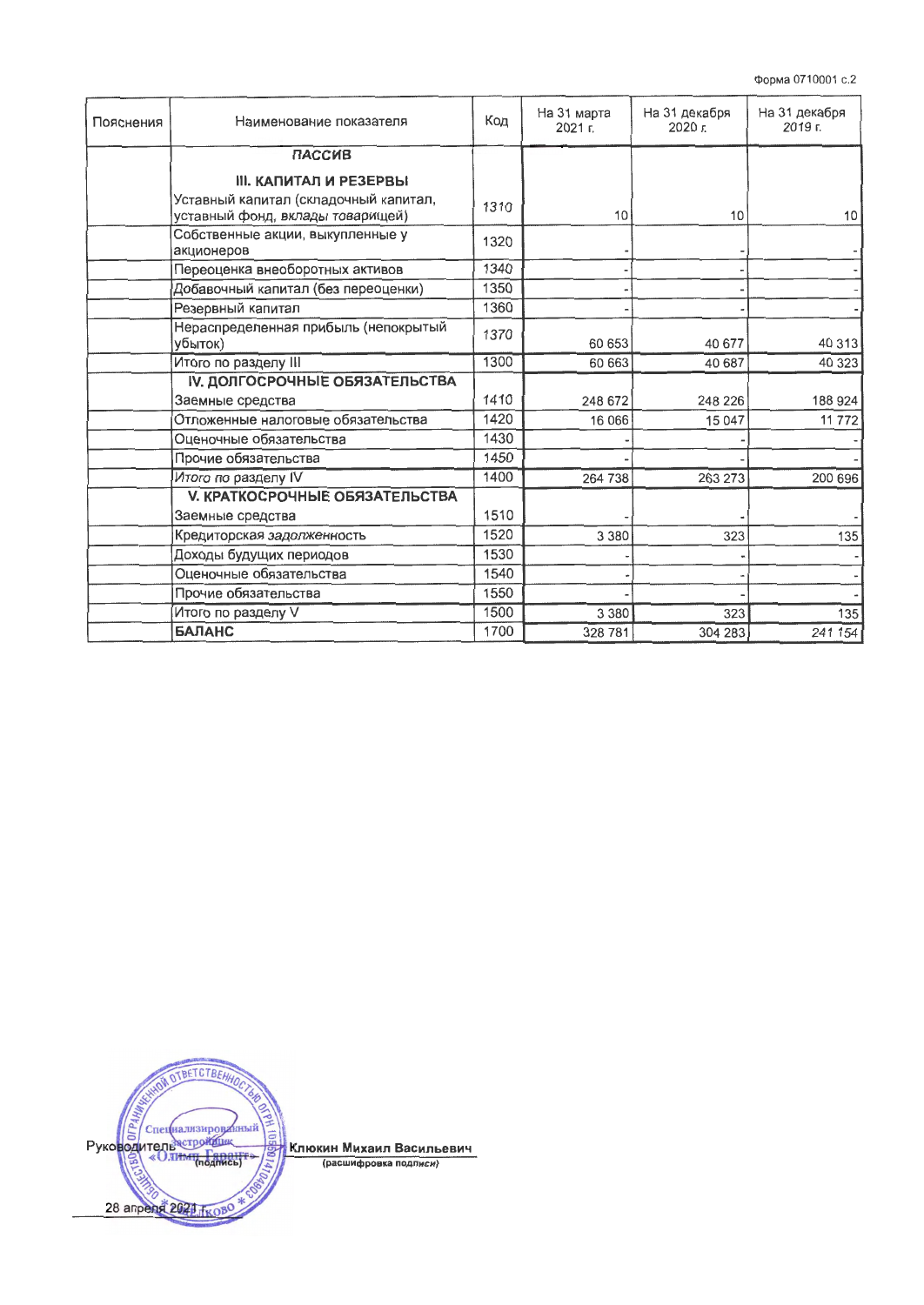## Отчет о финансовых результатах

| за Январь - Март 2021 г.                           |                                                                                          |                          |         | Коды       |      |
|----------------------------------------------------|------------------------------------------------------------------------------------------|--------------------------|---------|------------|------|
| Форма по ОКУД                                      |                                                                                          |                          | 0710002 |            |      |
|                                                    |                                                                                          | Дата (число, месяц, год) | 31      | 03         | 2021 |
| Организация                                        | Общество с ограниченной ответственностью СПЕЦИАЛИЗИРОВАННЫЙ<br>ЗАСТРОЙЩИК "ОЛИМП ГАРАНТ" | по ОКПО                  |         | 75266402   |      |
|                                                    | Идентификационный номер налогоплательщика                                                | <b>MHH</b>               |         | 5050051553 |      |
| Вид экономической<br>деятельности                  | Строительство жилых и нежилых зданий                                                     | <b>no</b><br>ОКВЭД 2     |         | 41.20      |      |
| Общества с ограниченной<br><b>ОТВЕТСТВЕННОСТЬЮ</b> | Организационно-правовая форма / форма собственности<br>Частная собственность             | по ОКОПФ / ОКФС          | 12300   |            | 16   |
| Единица измерения:                                 | в тыс. рублей                                                                            | по ОКЕИ                  |         | 384        |      |

| Пояснения | Наименование показателя                 | Код  | За Январь - Март<br>2021 r. | За Январь - Март<br>2020 г. |
|-----------|-----------------------------------------|------|-----------------------------|-----------------------------|
|           | Выручка                                 | 2110 |                             |                             |
|           | Себестоимость продаж                    | 2120 |                             |                             |
|           | Валовая прибыль (убыток)                | 2100 |                             |                             |
|           | Коммерческие расходы                    | 2210 |                             |                             |
|           | Управленческие расходы                  | 2220 |                             |                             |
|           | Прибыль (убыток) от продаж              | 2200 |                             |                             |
|           | Доходы от участия в других организациях | 2310 |                             |                             |
|           | Проценты к получению                    | 2320 |                             |                             |
|           | Проценты к уплате                       | 2330 |                             |                             |
|           | Прочие доходы                           | 2340 | 20 059                      |                             |
|           | Прочие расходы                          | 2350 | (83)                        | (4)                         |
|           | Прибыль (убыток) до налогообложения     | 2300 | 19 976                      | (3)                         |
|           | Налог на прибыль                        | 2410 |                             |                             |
|           | в том числе:                            |      |                             |                             |
|           | текущий налог на прибыль                | 2411 |                             |                             |
|           | отложенный налог на прибыль             | 2412 |                             |                             |
|           | Прочее                                  | 2460 |                             |                             |
|           | Чистая прибыль (убыток)                 | 2400 | 19 976                      | (2)                         |